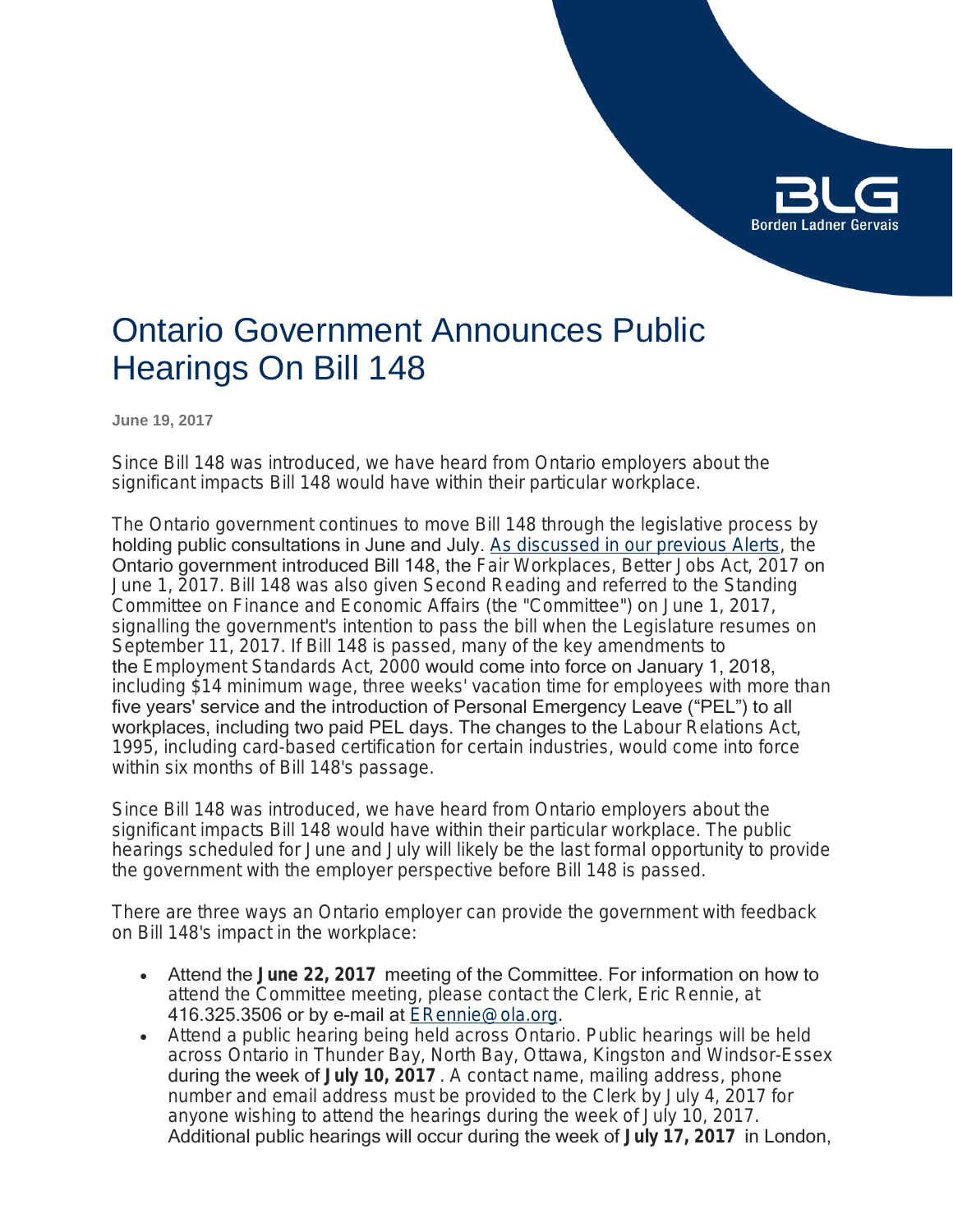

Kitchener-Waterloo, Niagara, Hamilton and Toronto. A contact name, mailing address, phone number and email address must be provided to the Clerk by July 4, 2017 for anyone wishing to attend the hearings during the week of July 17, 2017.

 Provide written submissions to the Committee no later than **July 21, 2017** at 5:30 pm.

BLG lawyers are available to provide employers with advice on preparing submissions for the Committee, and/or representation before the Committee.

By:

[Kate Dearden](https://www.blg.com/en/people/_deactive/d/dearden-kate)

Services:

[Labour & Employment](https://www.blg.com/en/services/practice-areas/labour-,-a-,-employment)

# **BLG | Canada's Law Firm**

As the largest, truly full-service Canadian law firm, Borden Ladner Gervais LLP (BLG) delivers practical legal advice for domestic and international clients across more practices and industries than any Canadian firm. With over 725 lawyers, intellectual property agents and other professionals, BLG serves the legal needs of businesses and institutions across Canada and beyond – from M&A and capital markets, to disputes, financing, and trademark & patent registration.

#### **[blg.com](http://www.blg.com)**

### **BLG Offices**

#### **Calgary**

Centennial Place, East Tower 520 3rd Avenue S.W. Calgary, AB, Canada T2P 0R3 T 403.232.9500 F 403.266.1395

#### **Montréal**

1000 De La Gauchetière Street West Suite 900 Montréal, QC, Canada H3B 5H4 T 514.954.2555 F 514.879.9015

## **Ottawa**

World Exchange Plaza 100 Queen Street Ottawa, ON, Canada K1P 1J9 T 613.237.5160 F 613.230.8842

#### **Toronto**

Bay Adelaide Centre, East Tower 22 Adelaide Street West Toronto, ON, Canada M5H 4E3 T 416.367.6000 F 416.367.6749

#### **Vancouver**

1200 Waterfront Centre 200 Burrard Street Vancouver, BC, Canada V7X 1T2 T 604.687.5744 F 604.687.1415

The information contained herein is of a general nature and is not intended to constitute legal advice, a complete statement of the law, or an opinion on any subject. No one should act upon it or refrain from acting without a thorough examination of the law after the facts of a specific situation are considered. You are urged to consult your legal adviser in cases of specific questions or concerns. BLG does not warrant or guarantee the accuracy, currency or completeness of this publication. No part of this publication may be reproduced without prior written permission of Borden Ladner Gervais LLP. If this publication was sent to you by BLG and you do not wish to receive further publications from BLG, you may ask to remove your contact information from our mailing lists by emailing [unsubscribe@blg.com](mailto:unsubscribe@blg.com) or manage your subscription